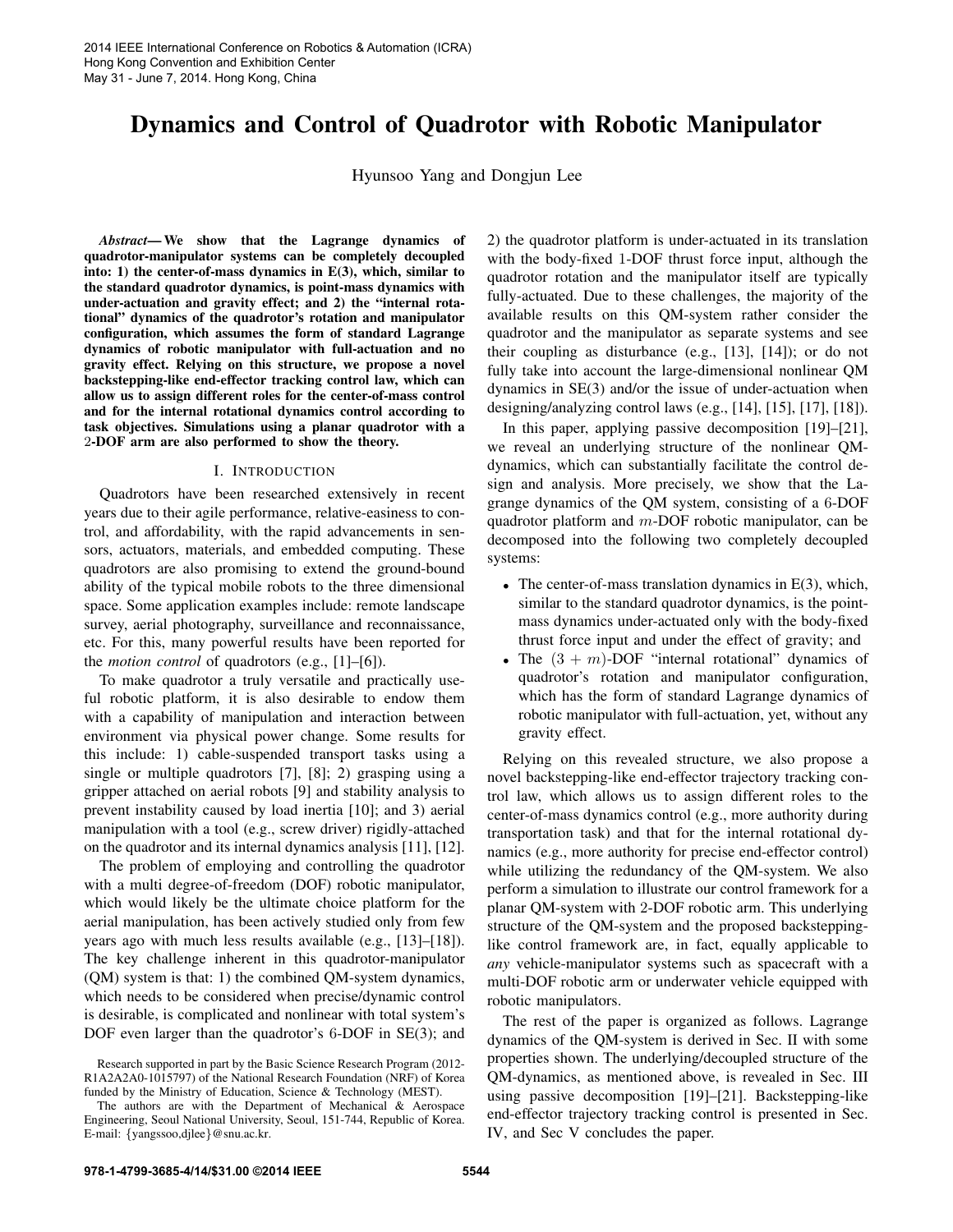

Fig. 1. Quadrotor with m-DOF robot arm:  $p = [x, y, z]$  is quadrotor platform's center position,  $p_e = [x_e; y_e; z_e]$  the end-effector position, and  $\lambda$  the thrust force input and  $p_{\text{CoM}}$  is the center-of-mass position of the total QM-system. Note that, in general,  $p \neq p_{\text{CoM}}$ .

## II. LAGRANGE DYNAMICS OF QUADROTOR-MANIPULATOR SYSTEM

Consider a quadrotor system in  $SE(3)$  with a m-DOF serial-link robot arm as shown in Fig. 1. The configuration of this quadrotor-manipulator (QM) system can then be given by

$$
q := [p; \phi; \theta] \in \mathbb{R}^n, \quad n := 6 + m
$$

where  $p = [x, y, z] \in \mathbb{R}^3$  is the quadrotor platform's geometric/mass center position in the inertial NED-frame,  $\phi = [\phi_r; \phi_p; \phi_y] \in \Re^3$  is the roll/pitch/yaw angles of the quadrotor, and  $\theta = [\theta_1; \cdots \theta_m] \in \mathbb{R}^m$  is the joint angles of the robotic arm.

Define also the translation and rotation Jacobians [22],  $J_{v_j}(r) \in \Re^{3 \times n}$  and  $J_{w_j}(r) \in \Re^{3 \times n}$ , s.t.,

$$
v_j = J_{v_j}(r)\dot{q}, \quad w_j = J_{w_j}(r)\dot{q} \tag{1}
$$

for  $j = 0, 1, ..., m$ , where  $r := [\phi; \theta] \in \Re^{3+m}$  represent the quadrotor's rotation and the robot arm's joint angles,  $v_j, w_j \in \mathbb{R}^3$  are respectively the translation velocity of the mass center and the angular velocity of the  $j$ -th link, with  $j = 0$  representing the quadrotor platform and  $j = 1, ..., m$ each link of the robot arm, and the Jacobians  $J_{v_j}$  and  $J_{w_j}$ have the following structures:

$$
J_{v_j}(r) = \begin{bmatrix} I_3 & J_{v_j}^{r_1} \cdots J_{v_j}^{r_3+m} \end{bmatrix}
$$
  
\n
$$
J_{w_j}(r) = \begin{bmatrix} \mathcal{O}_3 & J_{w_j}^{r_1} \cdots J_{w_j}^{r_3+m} \end{bmatrix}
$$
 (2)

where  $\mathcal{O}_3 \in \mathbb{R}^{3 \times 3}$  is the matrix that all the elements are 0. Here, note that the Jacobians  $J_{v_j}$ ,  $J_{w_j}$  are only functions of r and not  $p = [x; y; z]$ .

Using (1), we can then construct the QM-system's kinetic energy  $\kappa := \frac{1}{2} \dot{q}^T M(r) \dot{q}$  with the inertia matrix  $M(r) \in$  $\Re^{n \times n}$  as given by:

$$
M(r) := \sum_{j=0}^{m} \left[ m_j J_{v_j}^T J_{v_j} + J_{w_j}^T R_j \mathcal{I}_j R_j^T J_{w_j} \right]
$$

where  $m_i$  and  $\mathcal{I}_i$  are the mass and the moment of inertia of the j-th link about their center-of-mass expressed in their body-fixed frame [22]. Here, note that  $M(r)$  is again only a function of  $r$  and not of  $p$ , i.e., the QM-system dynamics is symmetric w.r.t.  $p$  if no gravity is present. We can then see that the inertia matrix  $M(r)$  assumes the following structure:

$$
M(r) = \left[ \begin{array}{cc} M_p & M_{pr}(r) \\ M_{pr}^T(r) & M_r(r) \end{array} \right] \tag{3}
$$

where  $M_p = m_L I_3 \in \Re^{3 \times 3}$ , where  $m_L := \sum_{j=0}^m m_j > 0$ is the total mass of the QM-system, with  $m_o, m_i$  being the mass of the quadrotor and that of the  $j$ -th arm link.

The QM-system is under-actuated, that is,  $r = [\phi; \theta] \in$  $\mathbb{R}^{3+m}$  is fully-actuated with the quadrotor's roll/pitch/yaw torque inputs and that for each link of the robot arm, while  $p = [x, y, z] \in \mathbb{R}^3$  is under-actuated with only the thrust force input  $\lambda$ , whose direction is fixed to the quadrotor's body-fixed D-direction. More precisely, we can write the control action for the QM-system by

$$
\tau = [-\lambda R_o e_3; \tau_{\phi_r}; \tau_{\phi_p}; \tau_{\phi_y}; \tau_1; \dots; \tau_m] \in \Re^n \tag{4}
$$

where  $\lambda \in \Re$  is the thrust force input,  $R_o(\phi_r, \phi_p, \phi_y) \in$ SO(3) is the rotation matrix of the quadrotor parameterized by  $(\phi_r, \phi_p, \phi_y)$ ,  $e_3 = [0, 0, 1]$  is a basis vector representing the D-direction, and  $(\tau_{\phi_r}, \tau_{\phi_p}, \tau_{\phi_y})$  and  $\tau_i \in \Re$  are respectively the quadrotor's roll/pitch/yaw torques and that of each axis of the manipulator.

The QM-system is also under the effect of gravity along the inertial frame's D-direction. We can write this gravitational potential energy by

$$
\varphi(q) := -\sum_{j=0}^{m} m_j g z_j \tag{5}
$$

where  $z_j \in \Re$  is the D-directional position of the j-th link of the QM-system. Using the kinetic energy  $\kappa = \frac{1}{2} \dot{q}^T M(r) \dot{q}$ and the gravitational potential energy  $\varphi(q)$  in (5), we can obtain the Lagrange dynamics of the QM-system s.t.,

$$
M(r)\ddot{q} + C(r,\dot{r})\dot{q} + g(q) = \tau + f \tag{6}
$$

where  $C(r, \dot{r}) \in \Re^{n \times n}$  is the Coriolis matrix with  $\dot{M}$  − 2C being skew-symmetric,  $g(q) = \partial \varphi(q)/\partial q \in \Re^n$  is the gravitational force,  $\tau \in \mathbb{R}^n$  is the (under-actuated) control action in (4), and  $f \in \mathbb{R}^n$  is the external disturbance. The inertia matrix  $M(r)$  in (6) has the following property, which will be instrumental for the ensuing development.

**Proposition 1** If we write  $M_{pr}(r)$  in (3) *s.t.*,

$$
M_{pr}(r) = \left[ \begin{array}{cccc} c^x_{\phi_r} & c^x_{\phi_p} & c^x_{\phi_y} & c^x_1 \cdots c^x_m \\ c^y_{\phi_r} & c^y_{\phi_p} & c^y_{\phi_y} & c^y_1 \cdots c^y_m \\ c^z_{\phi_r} & c^z_{\phi_p} & c^z_{\phi_y} & c^z_1 \cdots c^z_m \end{array} \right]
$$

*the gravity force vector*  $g(q)$  *in* (6) *can be written as* 

$$
g^{T}(q) = -[0, 0, m_{L}, c^{z}_{\phi_{r}}, c^{z}_{\phi_{p}}, c^{z}_{\phi_{y}}, c^{z}_{1}, \cdots, c^{z}_{m}]g . \tag{7}
$$

**Proof:** Recall that the  $ij$ -th component of  $M(r)$  is given by  $\frac{\partial^2 \kappa}{\partial \dot{q}_i \partial \dot{q}_j}$ . Therefore, with  $M_p = m_L I_3$ , the assertion to prove is equivalent to

$$
\frac{\partial^2 \kappa}{\partial \dot{z} \partial \dot{q}_i} = -\frac{1}{g} \frac{\partial \varphi}{\partial q_i}
$$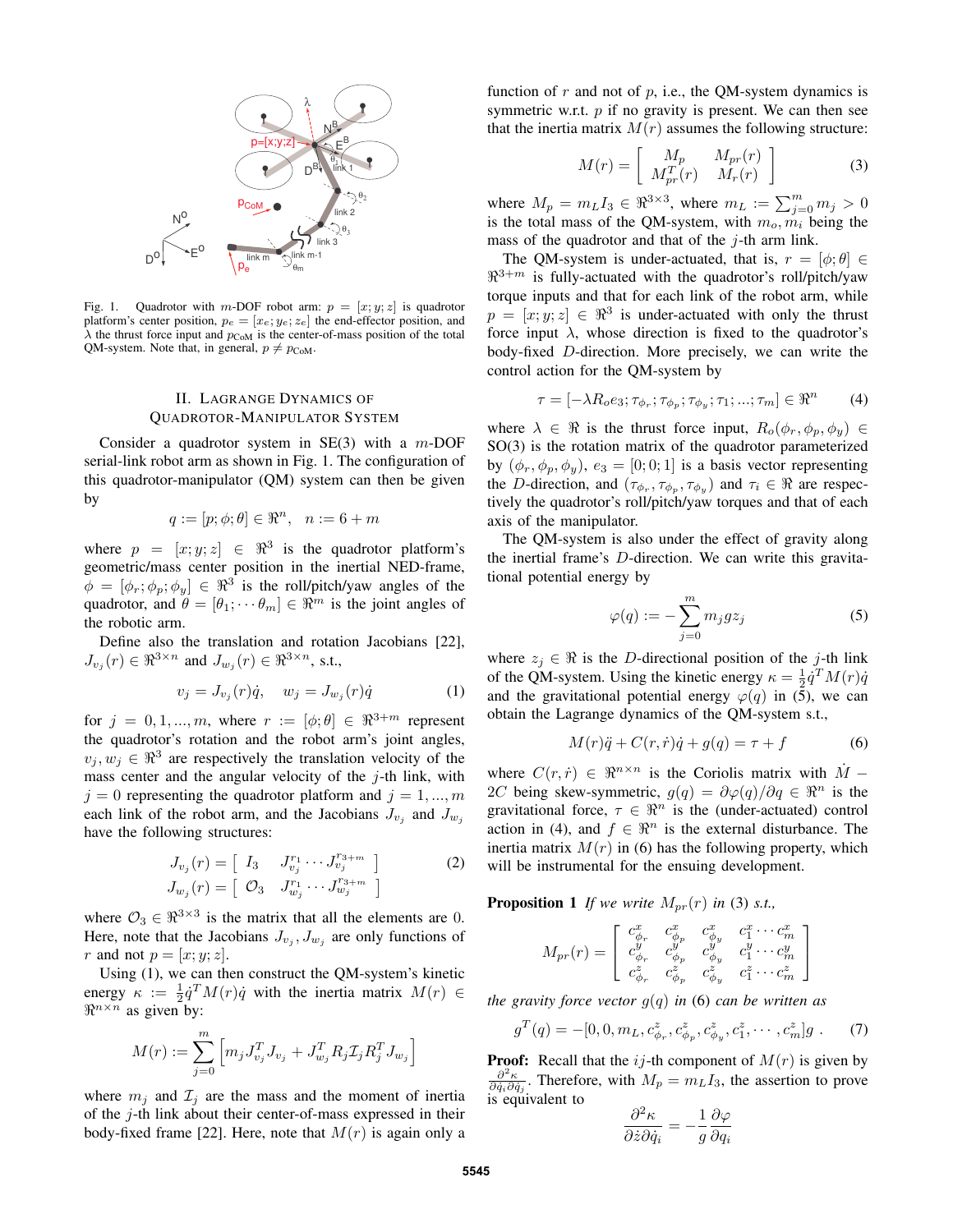Then, from the structure of (2), we have

$$
\frac{\partial^2 \kappa}{\partial \dot{z} \partial \dot{q}_i} = \frac{1}{2} \frac{\partial^2}{\partial \dot{z} \partial \dot{q}_i} \sum_{j=0}^m m_j \dot{q}^T J_{v_j}^T J_{v_j} \dot{q}
$$
(8)

since terms with  $J_{w_j}$  do not contain  $\dot{z}$ , thus, will disappear by the partial differentiation w.r.t.  $\dot{z}$ . Thus, we can write: with  $J_{v_j}^{q_i} \in \Re^3$  being the *i*-th column vector of  $J_{v_j}$ ,

$$
\frac{\partial^2 \kappa}{\partial \dot{z} \partial \dot{q}_i} = \frac{\partial^2}{\partial \dot{z} \partial \dot{q}_i} \left[ \sum_{j=0}^m \sum_{i=1}^n m_j \dot{z} e_3^T J_{v_j}^{q_i} \dot{q}_i \right] = \sum_{j=0}^m m_j e_3^T J_{v_j}^{q_i}.
$$

On the other hand, time derivative of the gravity potential  $\varphi(q)$  in (5) can be computed s.t.,

$$
\frac{d\varphi}{dt} = \frac{\partial\varphi}{\partial q}\dot{q} = -\sum_{j=0}^{m} m_j g \dot{z}_j = -\sum_{i=1}^{n} \sum_{j=0}^{m} m_j g e_3^T J_{v_j}^{q_i} \dot{q}_i.
$$

This then implies that

$$
\frac{\partial \varphi}{\partial q_i} = -\sum_{j=0}^m m_j g e_3^T J_{v_j}^{q_i}
$$

which completes the proof.

As mentioned above, the main challenge in designing control laws for the QM-systems is the complexity of its dynamics with large-DOF and dynamics coupling between the *p*-dynamics and the *r*-dynamics (e.g.,  $M_{pr}$  in (3)). In the next Sec. III, we will reveal an underlying decoupled structure of the QM-system dynamics (6), which can greatly facilitate the control design (see Sec. IV).

# III. DECOMPOSITION OF QUADROTOR-MANIPULATOR SYSTEM DYNAMICS

Here, we apply passive decomposition [19], [20] to reveal the fundamental underlying structure of the QM-system dynamics, which is in fact shared by many vehicle-manipulator systems (e.g., spacecraft with robotic manipulator, underwater vehicle with robot arm, etc). Following [21], let us first define the coordination map  $h(q) := r$  which is rotation of platform and joint angles of robot arm. Then, we can split the tangent space of the QM-system s.t.,

$$
\Delta^{\top} := \{ \dot{q} \in \mathbb{R}^n | \mathcal{L}_{\dot{q}} h(q) = \mathcal{L}_{\dot{q}} r = 0 \} = \text{null}(\partial r / \partial q)
$$
  

$$
\Delta^{\perp} := \{ v \in \mathbb{R}^n | v^T M(q) \xi = 0, \forall \xi \in \Delta^{\top} \}
$$

where  $\mathcal{L}_{q}h(q)$  is the Lie derivative of  $h(q)$  along  $\dot{q}$ . This then implies that the tangent space of the QM-system splits s.t.,

$$
T_q \mathcal{M} = \Delta^{\top} \oplus \Delta^{\perp} \tag{9}
$$

where 1)  $\Delta^{\top}$  is called *tangential distribution* (i.e., parallel to the level set of  $h(q)$  and the QM-system dynamics projected on this distribution is called *locked system* dynamics, whereas 2)  $\Delta^{\perp}$  is called *normal distribution* (i.e., orthogonal complement of  $\Delta^{\top}$  w.r.t. the inertia matrix  $M(r)$  and the OM-system dynamics on this  $\Delta^{\perp}$  is called *shape system* dynamics. See [21] for more details.

Since  $\Delta^{\top}$  is the distribution, that is parallel to level set  $h(q) = r$ , any motion of the QM-system in this 3dimensional  $\Delta^{\top}$  should not alter the value of r. This then implies that the component of the OM-motion in  $\Delta^{\top}$  should span all possible motion by  $\dot{p}$ . On the other hand, the  $(3+m)$ dimensional  $\Delta^{\perp}$  is the orthogonal complement of  $\Delta^{\top}$  w.r.t. metric  $M(r)$ , implying that any motion in  $\Delta^{\perp}$  should contain both the components of  $\dot{r}$  and that of  $\dot{p}$ . This then means that, we can write the velocity of the QM-system s.t.,

$$
\dot{q} = \begin{bmatrix} \Delta_{\top} & \Delta_{\perp} \end{bmatrix} \underbrace{\begin{pmatrix} \dot{p}_L \\ \dot{r} \end{pmatrix}}_{=: \nu \in \Re^n} := \underbrace{\begin{bmatrix} I_3 & S_E(r) \\ 0 & I_{n-3} \end{bmatrix}}_{=: S(r)} \nu \quad (10)
$$

where  $\Delta_{\top} = [I_3; 0] \in \Re^{n \times 3}$  and  $\Delta_{\perp} = [S_E(r); I_{n-3}] \in$  $\Re^{n \times n-3}$  are matrices respectively identifying  $\Delta^{\top}$  and  $\Delta^{\perp}$ , and  $\dot{p}_L \in \mathbb{R}^3$ , which turns out to be the center-of-mass velocity of the QM-system as to be shown below. Note the difference between the QM-system center-of-mass  $p_L$  and the quadrotor platform's center-of-mass p.

**Lemma 1** *If we write*  $S_F(r)$  *s.t.*,

$$
S_E(r)=\left[ \begin{array}{cccc} s^x_{\phi_r} & s^x_{\phi_p} & s^x_{\phi_y} & s^x_1\cdots s^x_m \\ s^y_{\phi_r} & s^y_{\phi_p} & s^y_{\phi_y} & s^y_1\cdots s^y_m \\ s^z_{\phi_r} & s^z_{\phi_p} & s^z_{\phi_y} & s^z_1\cdots s^z_m \end{array} \right]
$$

*we then have*

 $m_L s_{r_i}^j = -c_{r_i}^j$ 

where  $c_{r_i}^j$  is the ji-th element of  $M_{pr}(r)$  in Prop. 1.

**Proof:** From the passive decomposition  $(9)$ , the tangential and the normal distributions are orthogonal with each other w.r.t.  $M(q)$  metric, that is,

$$
\begin{bmatrix} I_3 & 0 \end{bmatrix} M(r) \begin{bmatrix} S_E(r) \\ I_{n-3} \end{bmatrix} = M_p S_E(r) + M_{pr} = 0
$$

where  $M_p = m_L I_3$  is a positive definite diagonal matrix.  $\blacksquare$ 

Applying this passive decomposition to (6), we reveal the underlying structure of the QM-system dynamics, namely, its dynamics can be completely decoupled into the translational center-of-mass dynamics of  $\dot{p}_L$  and the internal rotational dynamics of  $\dot{r}$ , where the former has the form of the quadrotor dynamics with the under-actuation and the gravity effect; whereas the latter has the form of the standard Lagrange dynamics of robotic manipulator with full-actuation and no gravity effect showing up therein.

Proposition 2 *Applying the passive decomposition* (10)*, we can transform the QM-system dynamics* (6) *into*

$$
m_L \ddot{p}_L + g_L = \tau_L \tag{11}
$$

$$
M_E(r)\ddot{r} + C_E(r,\dot{r})\dot{r} = \tau_E \tag{12}
$$

*where*

1) *Locked system* (11) *describes the center-of-mass dynamics of the QM-system with*  $\dot{p}_L$  *=*  $\dot{p}_{CoM}$ *,*  $m_L$  *=*  $\sum_{j=0}^{m} m_j$ ,  $g_L = -[0; 0; m_L g] \in \Re^3$  *and*  $\tau_L =$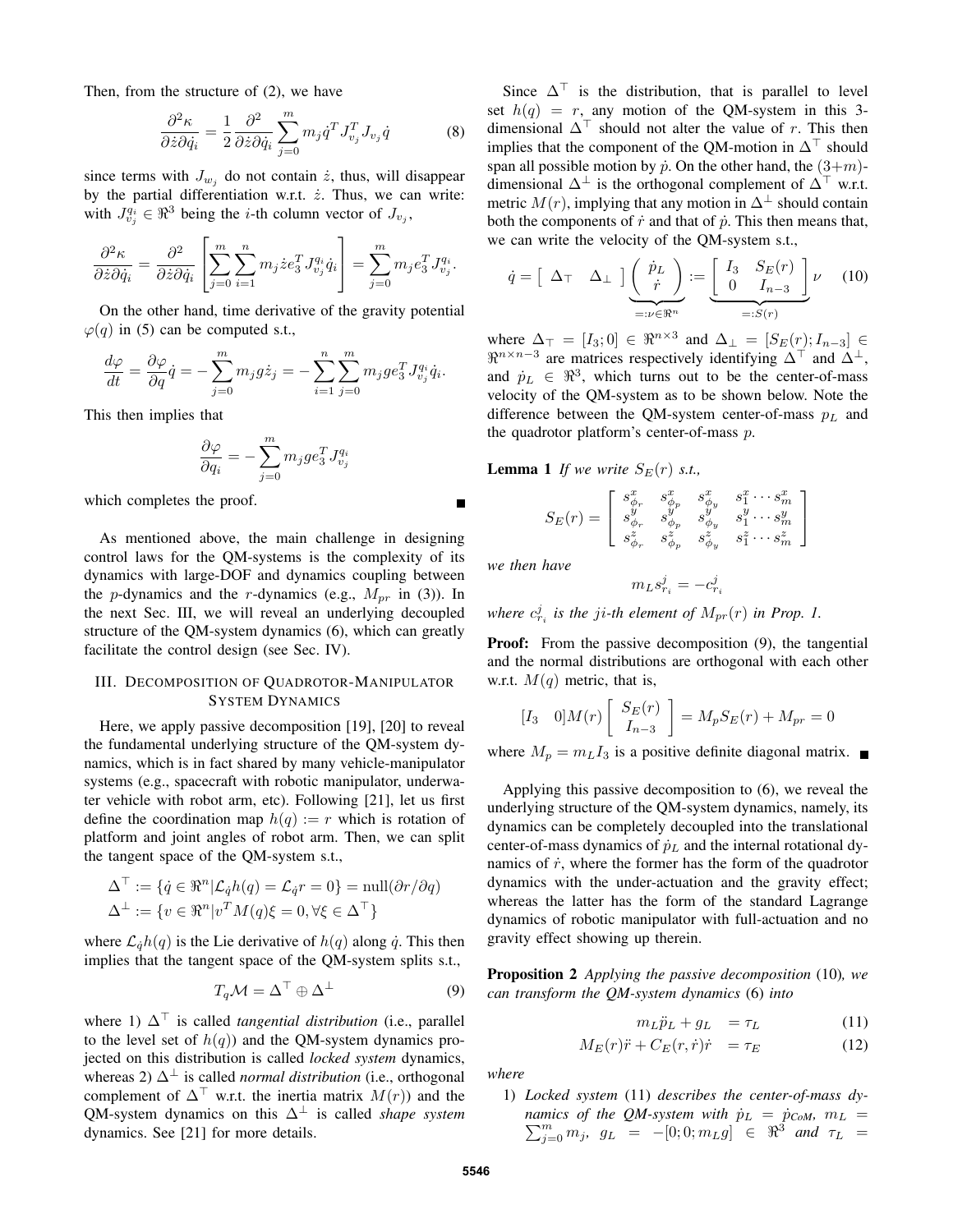$\lambda R_o(\phi)$ , where  $p_{CoM}$  is the total QM-system center*of-mass position.*

2) *Shape system* (12) *describes the internal rotational dynamics of*  $r = [\phi; \theta]$  *of the QM-system with fullactuation*  $\tau_E \in \mathbb{R}^{3+m}$ , where  $M_E \in \mathbb{R}^{(3+m)\times(3+m)}$ *is the positive symmetric inertia matrix with*  $M_E - 2C_E$ *being skew-symmetric.*

**Proof:** The assertions on  $m<sub>L</sub>, M<sub>E</sub>$  and the skewsymmetricity of  $M_E - 2C_E$  can be easily shown if we rewrite the dynamics (6) using  $\dot{q} = S\nu$  (and  $\ddot{q} = S\dot{\nu} + \dot{S}\nu$ ) with

$$
\begin{bmatrix} m_L I_3 & 0 \\ 0 & M_E \end{bmatrix} := S^T M(r) S
$$

$$
\begin{bmatrix} C_L & C_{LE} \\ C_{EL} & C_E \end{bmatrix} := S^T [M(r) \dot{S} + C(r, \dot{r}) S]
$$

with  $M_L - 2C_L$  and  $M_E - 2C_E$  both being skew-symmetric, and  $C_{EL} = -C_{LE}^{T}$ . See [19] for more details. The assertions on  $\tau_L$ ,  $\tau_E$  can also be shown by seeing

$$
[\tau_L;\tau_E]:=S^T(r)\tau
$$

where  $\tau$  is given in (4) with  $\tau_{\phi_r}, \tau_{\phi_p}, \tau_{\phi_y}$  and  $\tau_i$ ,  $i =$  $1, 2, \ldots, m$ , all arbitrarily assignable.

The assertion on  $q_L(q)$  and the absence of the gravity in the shape dynamics (12) can be proved from

$$
[g_L; g_E] := S^T(r)g(q)
$$

where  $g_L = \left[ \begin{array}{cc} I_3 & 0_{3 \times (3+m)} \end{array} \right] g(q) = -[0; 0; m_L g]$  from (7) and (10); and also  $g_E = \left[ \begin{array}{cc} \tilde{S}_E^T(r) & I_{3+m} \end{array} \right] g(q) = 0$  with the *i*-th component of  $g_E$  given by  $-m_L g s_i^z - c_{r_i}^z = 0$  from Prop. 1 with the expression of  $g(q)$  given in (7).

The velocity of QM-system's center-of-mass is given by

$$
m_L \dot{p}_{\text{COM}} = m_o \dot{p} + \sum_{j=1}^m m_j \dot{p}_j = \sum_{j=0}^m m_j \sum_{i=1}^n J_{v_j}^{q_i} \dot{q}_i
$$

where p is the quadrotor's center-of-mass and  $p_i$  is that of the  $j$ -th link of the robot arm. If we extract only the  $x$ component of  $\dot{p}_{\text{CoM}}$ , we have

$$
m_L \dot{p}_{COM}^x = \sum_{i=1}^n \sum_{j=0}^m m_j e_1^T J_{vj}^{q_i} \dot{q}_i = m_L \dot{x} + \sum_{i=1}^{3+m} c_{r_i}^x \dot{r}_i
$$

where we use (2). If we collect the similar results for  $m_L \dot{p}_{\text{COM}}^y$ ,  $m_L \dot{p}_{\text{COM}}^z$  and use Lem. 1, we can then show that

$$
m_L \dot{p}_{\text{COM}} = m_L \dot{p} - m_L S_E(r) \dot{r}
$$

which implies  $\dot{p}_{\text{CoM}} = \dot{p}_L$ , since  $\dot{p} = \dot{p}_L + S_E(r)\dot{r}$  from (10).

Lastly, note that the first row of the Lagrange dynamics (6) can be written as

$$
m_L \ddot{x} + \sum_{i=1}^{3+m} c_{r_i}^x \ddot{r}_i + \sum_{i=1}^n \sum_{j=1}^n \frac{1}{2} \left( \frac{\partial c_j^x}{\partial q_i} + \frac{\partial c_i^x}{\partial q_j} - \frac{\partial c_j^i}{\partial x} \right) \dot{q}_i \dot{q}_j = \tau_1
$$

where  $\tau_1$  is the first component of  $\tau$ , and the last term in left hand side is the Coriolis term [22], where  $\partial c_j^i / \partial x = 0$ , since  $M(r)$  is a function of r only. We can further simplify

$$
\sum_{i,j=1}^n \frac{1}{2} \left( \frac{\partial c_j^x}{\partial q_i} + \frac{\partial c_i^x}{\partial q_j} \right) \dot{q}_i \dot{q}_j = \sum_{i,j=1}^n \frac{\partial c_j^x}{\partial q_i} \dot{q}_i \dot{q}_j = \sum_{j=1}^{3+m} \frac{dc_{r_j}^x}{dt} \dot{r}_j
$$

due to the symmetry in i and j and  $\partial c_i^j / \partial q_i = 0$ ,  $i = 1, 2, 3$ from  $M_p = m_L I_3$ . Then, the above dynamics equation can be rewritten as

$$
m_L \ddot{x} + \sum_{i=1}^{3+m} c_{r_i}^x \ddot{r}_i + \sum_{i=1}^{3+m} \frac{dc_{r_i}^x}{dt} \dot{r}_i = \tau_1 \tag{13}
$$

with a similar also hold for the dynamics of  $\ddot{y}, \ddot{z}$ .

Recall from (10) with Lem. 1 and the differentiation of which with (13) then becomes

$$
m_L \ddot{p}_L^x = \tau_1 \tag{14}
$$

with a similar hold for  $\ddot{p}_L^y$  and  $\ddot{p}_L^z$ . This means that the QM-system's center-of-mass dynamics is given by the locked system dynamics (11) with no Corilois terms therein (i.e.,  $C_L = 0$  and  $C_{LE} = 0$ ). This also means that  $C_{EL} = -C_{LE}^{T} = 0$  as well (see [19] for more details). This completes the proof.

The underlying structure of the QM-system dynamics, as manifested in (11)-(12), possess the following interesting properties:

- It is a combination of the center-of-mass translation dynamics of  $\dot{p}_L$  and the internal rotational dynamics of  $\dot{r}$ ;
- The  $\dot{r}$ -dynamics is similar to the standard Lagrange dynamics of the fully-actuated serial-link robot arm;
- Gravity effect and the under-actuation affect only along the  $\dot{p}_L$ -dynamics direction and completely vanish in the  $\dot{r}$ -dynamics;
- The  $\dot{p}_L$ -dynamics and the  $\dot{r}$ -dynamics are completely decoupled from each other, with neither acceleration coupling nor Coriolis coupling.

Note that this underlying structure (11)-(12) is universally applicable to many practically important vehicle-manipulator systems, including satellite with robot-arm, and underwater ROV with robotic manipulator. Note also that this dynamics decoupling of (11)-(12) is an inherent property of such vehicle-manipulator system dynamics, thus, granted with no decoupling control action necessary. This decomposition (11)-(12) would also facilitate control design procedure, as we can design control laws for the center-of-mass motion and the internal rotational motion, separately and individually, as shown in the next Sec. IV.

#### IV. TRAJECTORY TRACKING CONTROL DESIGN

The underlying structure, revealed in Sec. III, can facilitate control design for the QM-system (6). To show this, although other control objectives are also possible, here, we focus on the trajectory tracking of the end-effector, which is the one of the most basic control objectives among others. For this, let us denote by  $p_e := [x_e; y_e; z_e] \in \Re^3$  the end-effector Cartesian position expressed in the inertial NED-frame. We can then establish a forward kinematic relation between  $p_e$ and q which can be represented as a form of  $p_e = p + q$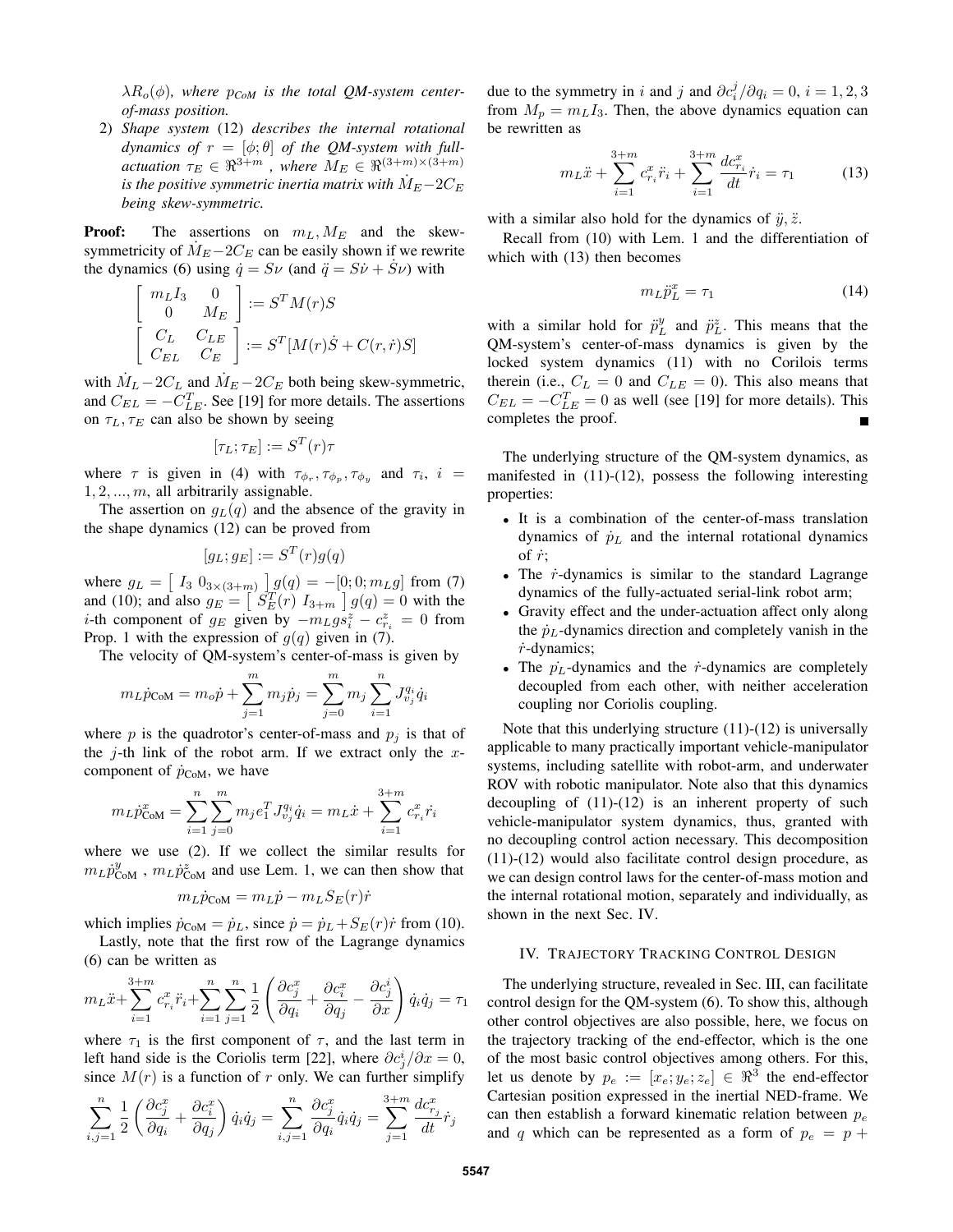$f(r)$  where  $f(r)$  is a relation of end-effector and quadrotor platform, and can obtain its Jacobian relation s.t.,

$$
\dot{p}_e = \left[ \begin{array}{cc} I_3 & A(r) \end{array} \right] \dot{q} = \dot{p}_L + B(r)\dot{r} \tag{15}
$$

where  $A(r) \in \Re^{3 \times (3+m)}$ , and  $B(r) = A(r) + S_E(r)$  by combining (10) and (15).

For the trajectory tracking of the end-effector, let us define desired trajectory  $p_e^d$ . We then want to design control law so that the end-effector position  $p_e$  converges to this  $p_e^d$ according to  $\dot{p}_e = \dot{p}_e^d - k(p_e - p_e^d)$  where  $k > 0$  is a constant. From this relation, we can define the desired value  $\dot{p}_L^d$  s.t.,

$$
\dot{p}_L^d := \dot{p}_e^d - k(p_e - p_e^d) - B(r)\dot{r}
$$
 (16)

Here, note that, in general,  $\dot{p}_L \neq \dot{p}_L^d$ . To capture this error of  $\dot{p}_L$ , let us define  $e_L := \dot{p}_L - \dot{p}_L^d$ . Then, using (15), we have

$$
\dot{e}_p + k e_p = e_L \tag{17}
$$

where  $e_p := p_e - p_e^d$ . Here, note that, if  $e_L \rightarrow 0$ ,  $e_p \rightarrow 0$ exponentially. The above relation then naturally give a rise to a backstepping-like control, as summarized in Th. 1.

Theorem 1 *Consider the QM-system dynamics* (6)*, which is composed of the locked and shape systems* (11)*-*(12)*. Then,*  $(e_p, e_L) \rightarrow 0$  *exponentially, if we set*  $\tau_L, \tau_E$  *s.t.,* 

$$
\tau_L + m_L B M_E^{-1} [\tau_E - C_E \dot{r}] =
$$
\n
$$
- \gamma e_p - \alpha e_L + g_L + m_L [\ddot{p}_e^d - k \dot{e}_p - \frac{dB}{dt} \dot{r}] =: \tau_{cge}
$$
\n(18)

*where*  $\gamma, \alpha, k > 0$  *are constant and*  $\tau_E - C_E \dot{r} = M_E \ddot{r}$  *from* (12)*.*

Proof: Define

$$
V := \frac{1}{2}e_p^T e_p + \frac{1}{2\gamma}e_L^T m_L e_L.
$$
 (19)

Then, time derivative of  $V$  is represented as following

$$
\frac{dV}{dt} = -ke_p^T e_p + e_p^T e_L + \frac{1}{\gamma} e_L^T [\tau_L - g_L - m_L \dot{\nu}_L^d]
$$
  
=  $-ke_p^T e_p + \frac{1}{\gamma} e_L^T m_L B M_E^{-1} [\tau_E - C_E \dot{r}]$   
+  $\frac{1}{\gamma} e_L^T [\gamma e_p + \tau_L - g_L - m_L (\ddot{p}_e^d - k\dot{e}_p - \frac{dB}{dt} \dot{r})]$ 

from (11) and (16). Plugging (18) into this, we can obtain

$$
\frac{dV}{dt} = -ke_p^T e_p - \frac{\alpha}{\gamma} e_L^T e_L \le 0\tag{20}
$$

implying that  $(e_p, e_L) \rightarrow 0$  exponentially.

Note that the control generation equation (18) is in general a redundant equation, that is, even though we have 1-DOF control  $\tau_L = \lambda R_o(\phi)$ , we also have  $(3+m)$ -DOF control  $\tau_E$ to assign equation (18) depending on the task objective. For instance, if the task is simply a transport, it would be proper to assign more control action on  $\tau_L$ , while making that for  $\tau_E$  only complementary. Or, if the task is a precise motion control with the platform desired to be stationary as much as possible,  $\tau_L$  would need to compensate only for the gravity

 $g<sub>L</sub>$ , while the precise motion control action is assigned to  $\tau_E$ . How to assign control actions for  $\tau_L$  and  $\tau_E$  given a task objective is spared for future research.

Here, due to the issue of under-actuation, we cannot assign  $\tau_L = \lambda R_o(\phi)$  arbitrarily, since  $\phi$  is not control variable, although so is  $\lambda$ . To address this under-actuation, we first define  $\lambda$ ,  $\phi_d$  s.t.,

$$
\lambda R_o(\phi_d) := \tau_{cge} - m_L \zeta(r) \tag{21}
$$

where  $\zeta(r)$  is a function to encode a certain sub-task for rmotion under the end-effector trajectory tracking, which is to be defined below. We then apply the control  $\tau_L = \lambda R_o(\phi)$ , with  $\phi \neq \phi_d$  in general. How to achieve  $\phi \rightarrow \phi_d$  will be discussed below.

Given this  $\tau_L$ , we then choose  $\tau_E$  to satisfy the control generation equation (18) s.t.,

$$
m_L B(r) M_E^{-1} [\tau_E - C_E(r, \dot{q}) \dot{r}] = \tau_{cge} - \tau_L \qquad (22)
$$

where again  $\tau_L = \lambda R_o(\phi)$  with  $\lambda$  defined in (21). This then means that, even if  $\tau_L$ , due to the under-actuation, does not precisely satisfy its control generation equation (21), the condition (18) is still ensured and so is the exponential convergence of  $(e_p, e_L) \rightarrow 0$ .

Note that  $B(r) \in \Re^{3 \times (3+m)}$  in the  $\tau_E$ -control generation equation (22) is a fat matrix. This means that  $B(r)$  assumes a non-trivial nullspace which can embed some control actions for the r motion while preserving eq  $(18)$ . In this paper, we mainly use this null-space of  $B$  to drive the quadrotor to reach the desired orientation (i.e.,  $\phi \rightarrow \phi_d$ ) to attain the desired thrust direction as specified in (21). Precise controllability analysis of  $\phi \rightarrow \phi_d$  in null space of B will be reported in future publication, however,  $\phi \rightarrow \phi_d$  is achieved in planar motion which is exploited in simulation below.

Now, suppose that the  $\tau_L$ -generation (21) is achieved, with  $\phi \approx \phi_d$ . Then, from (18), we have

$$
B\ddot{r} = BM_E^{-1}(\tau_E - C_E \dot{r}) = \zeta(r) \tag{23}
$$

This then implies that  $\zeta(r)$  can encode a certain sub-task objective for the  $r$ -motion while still enforcing the endeffector trajectory tracking. One such a example is

$$
\zeta(r) = B\{\ddot{r}_d - k_d(\dot{r} - \dot{r}_d) - k_p(r - r_d)\}\tag{24}
$$

to drive  $r \rightarrow r_d$  to keep robot-arm in a certain desired posture  $r_d$  (e.g., avoid singularity) while enforcing endeffector tracking. Note that this  $r \rightarrow r_d$  is not guaranteed per se, since this sub-task control action  $\zeta(r)$  is effective only for the row-space of  $B$ , not for the null-space of  $B$ .

We apply this control framework to a quadrotor with 2- DOF arm, whose motion is constrained on its sagital plane. The trajectory is given by  $x_e^d$ ,  $y_e^d$  and the sub-task desired posture  $r_d$  is given to avoid singularity (i.e.,  $\theta_2 = 0$ ). The null-space of B is given by  $\phi = -\theta_1$ , which is used to attain the desired pitch angle  $\phi_d$  to align  $\tau_L$  according to (21). The result of end-effector trajectory tracking is shown in Fig. 2. We also perform another simulation, where, assuming that a force sensor is available, an admittance-type force control is implemented for the end-effector with a visco-elastic virtual wall, and the result is given in Fig. 3.

 $\blacksquare$